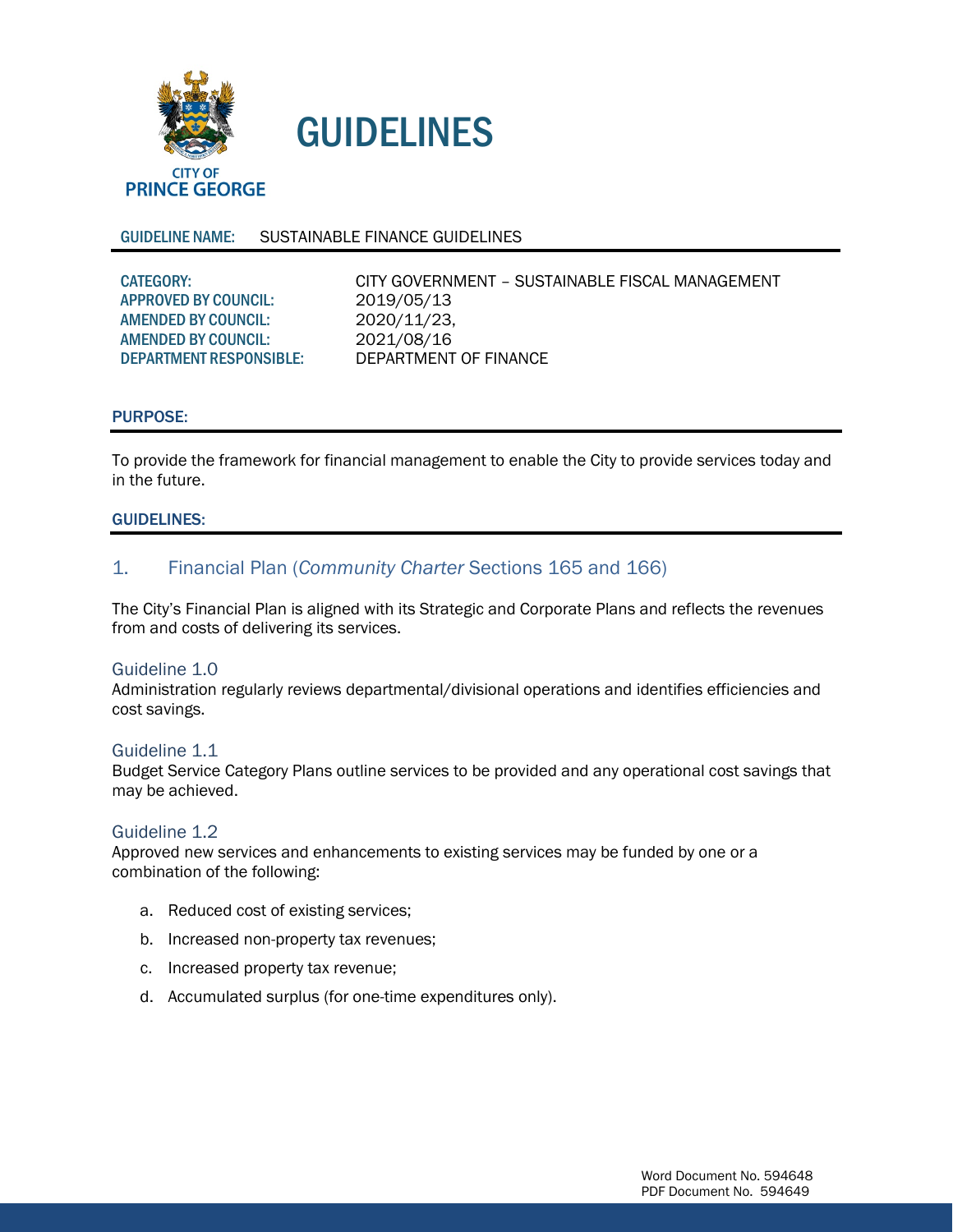# 2. Property Tax Rates (*Community Charter* Sections 197 and 199)

The City has property tax rates that are stable and fair in comparison to "peer municipalities".

## Guideline 2.0

Annually, the Finance and Audit Committee will determine a preferred tax rate option and recommend that Council approve it. During its deliberations, the Committee may consider the following information:

- a. Value of taxes from new construction;
- b. The City and its peer municipalities' assessed values, tax rates, percentages of taxation by class, tax class multiples, and taxes levied and utility fees charged on a representative home;
- c. Residential tax rates should be structured to have the estimated Representative Home tax increase match the overall tax levy increase approved by Council in that year;
- d. The Utility Tax rate will be set at the greater of the rates allowed under BC Regulation 329/96;
- e. The Business Tax rate should not exceed a multiple of 2.5 of the Residential Tax Rate.

## 3. Self-Funded Services

The City's water, sewer, solid waste, and off-street parking services are self-funded.

#### Guideline 3.0

User fees, parcel taxes, special agreements, and government grants are used to fully fund water, sewer, solid waste and off-street parking services.

## Guideline 3.1

The cost structure of the water, sewer, solid waste, and off-street parking services include a management fee so that the users contribute to the City's general overhead costs which include the provision of facilities and office and general corporate services such as human resources and accounting.

## 4. User Fees (*Community Charter* 194)

The City of Prince George provides goods and services that benefit the community and goods and services that benefit specific organizations and individuals. The City follows the general principle that taxpayers pay for public goods and services and users pay for private goods and services but recognizes that there is the need for exceptions to that principle.

## Guideline 4.0

Annually, budget managers will review their goods' and services' costs and provide recommendations to the Finance and Audit Committee concerning the introduction of new user fees and the modification of existing user fees.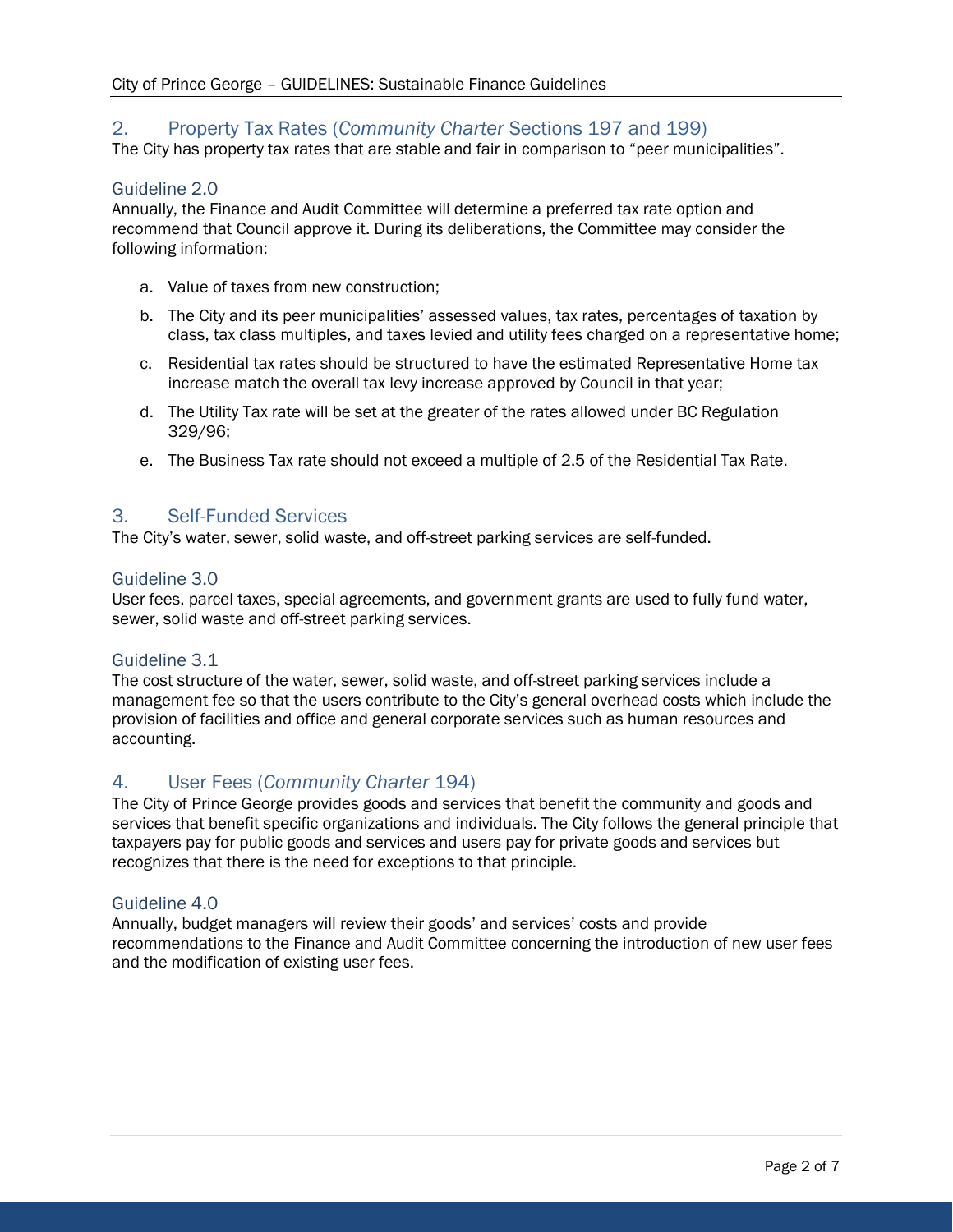## Guideline 4.1

Goods or services provided to specific, identifiable recipients will be fully funded through user fees except when:

- a. Subsidized or free use of a good or service will provide a significant public benefit or influence personal choice;
- b. Attempting to fully recover costs through user fees will result in reduced use of a good or service and in reduced revenue to the City;
- c. Attempting to fully recover costs through user fees will result in denied access to intended users;
- d. The cost of collecting user fees will be excessive or will require extreme measures.

## Guideline 4.2

Exceptions to the general principle that taxpayers pay for public goods and services and users pay for private goods and services will only be made after considering the impacts of making exceptions on the City, the taxpayers, and the users.

## 5. Financial Assistance

The City of Prince George may provide financial assistance to community organizations as a costeffective means of achieving the City's objectives.

## Guideline 5.0

Programs may be developed which provide financial assistance to community organizations. Such programs will include statements concerning the objectives to be achieved and will be recommended to Council for approval.

## Guideline 5.1

The City's annual budget process will identify the funds which may be available for programs which provide financial assistance to community organizations.

## Guideline 5.2

Organizations applying for financial assistance will be required to demonstrate that:

- a. The programs or projects for which they're applying for financial assistance will contribute to the attainment of the City's objectives.
- b. They have a need for financial assistance to operate the programs or projects.
- c. The level of public benefits provided by the proposed programs or projects is proportionate to the private or commercial benefits of the proposed programs or projects.
- d. In operating their programs or projects, they maximize partnerships, cooperation, or coordination with other community organizations.
- e. They have an inclusive approach and actively encourage potential beneficiaries of the programs or projects to participate in them.
- f. They adhere to acceptable standards of governance and accountability.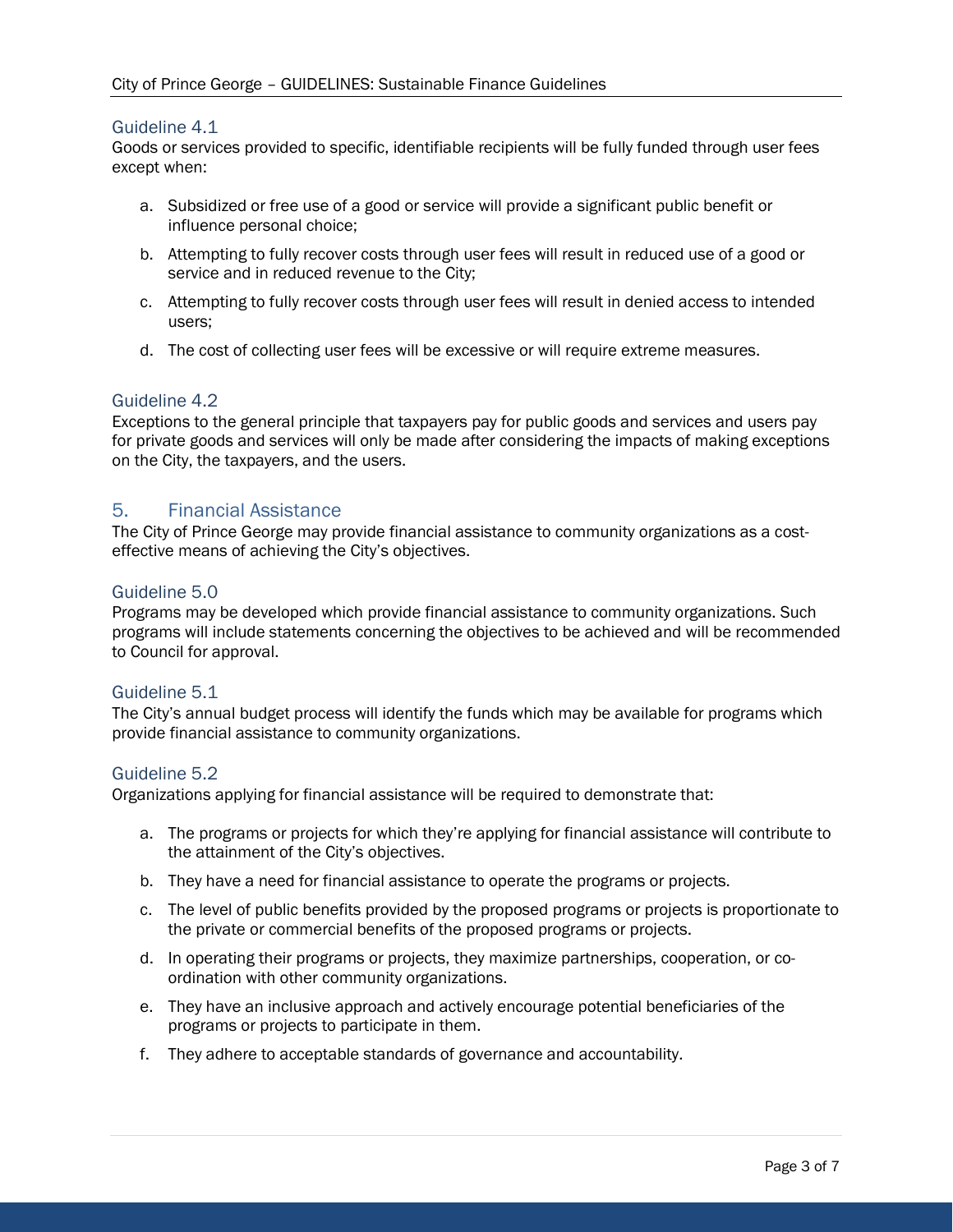## Guideline 5.3

City staff or Council committees will adjudicate applications for financial assistance. City Council will approve applications for financial assistance or, in the case of some programs, delegate the authority to approve applications to staff.

## Guideline 5.4

Organizations which have received financial assistance will be required to report on their programs' or projects' activities, contribution to the City's objectives, and use of public funds.

## Guideline 5.5

The City may provide permissive tax exemptions (*Community Charter* Section 224) to non-profit organizations as a means of achieving its objectives of enhancing the community's quality of life and delivering services economically.

#### Guideline 5.6

The City may provide revitalization tax exemptions (*Community Charter* Section 226) as a means of encouraging development which will enhance the community's economic, social, and cultural quality of life. Revitalization tax exemption programs will be enacted by bylaw and included in the City's Financial Plan.

## 6. Investments (*Community Charter* Section 183)

The City invests funds that are in excess of its current needs.

#### Guideline 6.0

Staff primarily purchases Municipal Finance Authority investments due to their competitive rates and lower administrative costs.

#### Guideline 6.1

Staff purchases a combination of short, medium, and long term investments that both maximize the rate of return and ensure that funds are available to meet the City's current and scheduled financial obligations.

#### Guideline 6.2

Annually, Administration presents information to the Finance and Audit Committee concerning investment composition, balances and earnings as of December 31st of the prior year.

## 7. Accumulated Surpluses

The City projects revenues and expenses conservatively and analyzes budget variances regularly. This approach usually results in modest annual operating surpluses. General, water, sewer, district energy, solid waste and off-street parking fund accumulated surpluses are retained to: reduce the need to borrow early in the year before property tax and utility fee revenues are received and provide funds that may be required to deal with major emergencies.

#### Guideline 7.0

The City attempts to maintain the General, Water, Sewer and District Energy Operating Funds' accumulated surpluses between 5% and 10% of the respective Operating Fund's annual expenditures. Funds in excess of 10% of an Operating Fund's annual expenditures are transferred to the respective fund's infrastructure reserves.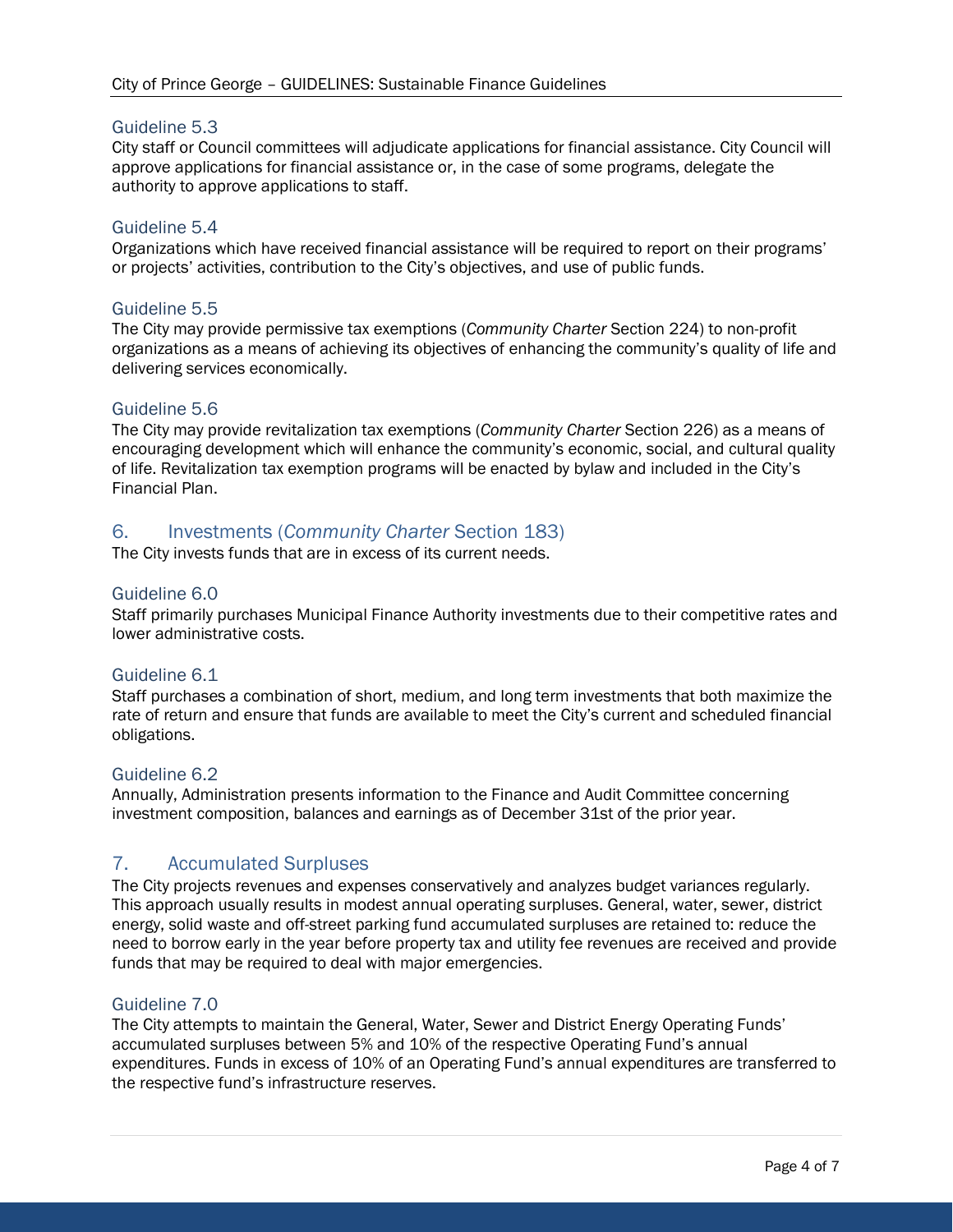## Guideline 7.1

The goal of the City is to maintain a general contingency in the annual operating budget that is equal to 1% of the operating budget.

# 8. Capital Expenditure Plan

The City funds capital projects from a variety of sources including property taxes, gaming income, grants, reserves, and debt. Once capital projects are completed, they usually have ongoing operating (e.g. maintenance) and capital (e.g. replacement) costs.

## Guideline 8.0

The City's Capital Expenditure Plan is closely coordinated with its Official Community Plan so that land use policies reflect the City's ability to fund growth and development and so that financial planning reflects the need to invest in infrastructure.

#### Guideline 8.1

The City's Capital Expenditure Plan is aligned with its Asset Management Policy and Strategy, which supports the City in managing its infrastructure assets in a way that ensures sustainable service delivery, meaning that services are provided to the community today in a way that:

- is fiscally, environmentally, and socially responsible;
- is adaptive to changing circumstances and future conditions; and
- does not compromise the ability of future generations to meet their own needs.

The Asset Management Policy and Strategy facilitates the City's long-term financial planning for infrastructure replacement by understanding life cycle costs, service levels, and risk. This supports informed decision making and moves the City toward a sustainable future.

## Guideline 8.2

The City balances the need and desire for major capital expenditures against its ability to fund them.

#### Guideline 8.3

Each capital funding request will clearly indicate the initial cost, the future operating and replacement costs, and the estimated service life of the project and will identify the sources of sustainable funding for those costs.

#### Guideline 8.4

The unspent amount of funding for an approved capital project may be carried forward to the following year's Financial Plan, if the project has begun. Every year, unspent capital funds for projects that have not begun will be brought forward to the Standing Committee on Finance and Audit for information and reviewed and considered for carryforward approval by the Senior Leadership Team. (Effective January 1, 2021)

## 9. Gaming Income

The City has a Host Financial Assistance Agreement with the Province of BC (Minister of Public Safety and Solicitor General) for the Treasure Cove Casino. The agreement provides for 10% of net gaming income to be transferred to the City on a quarterly basis. The funds can be used for any purposes that are within the lawful authority of the City.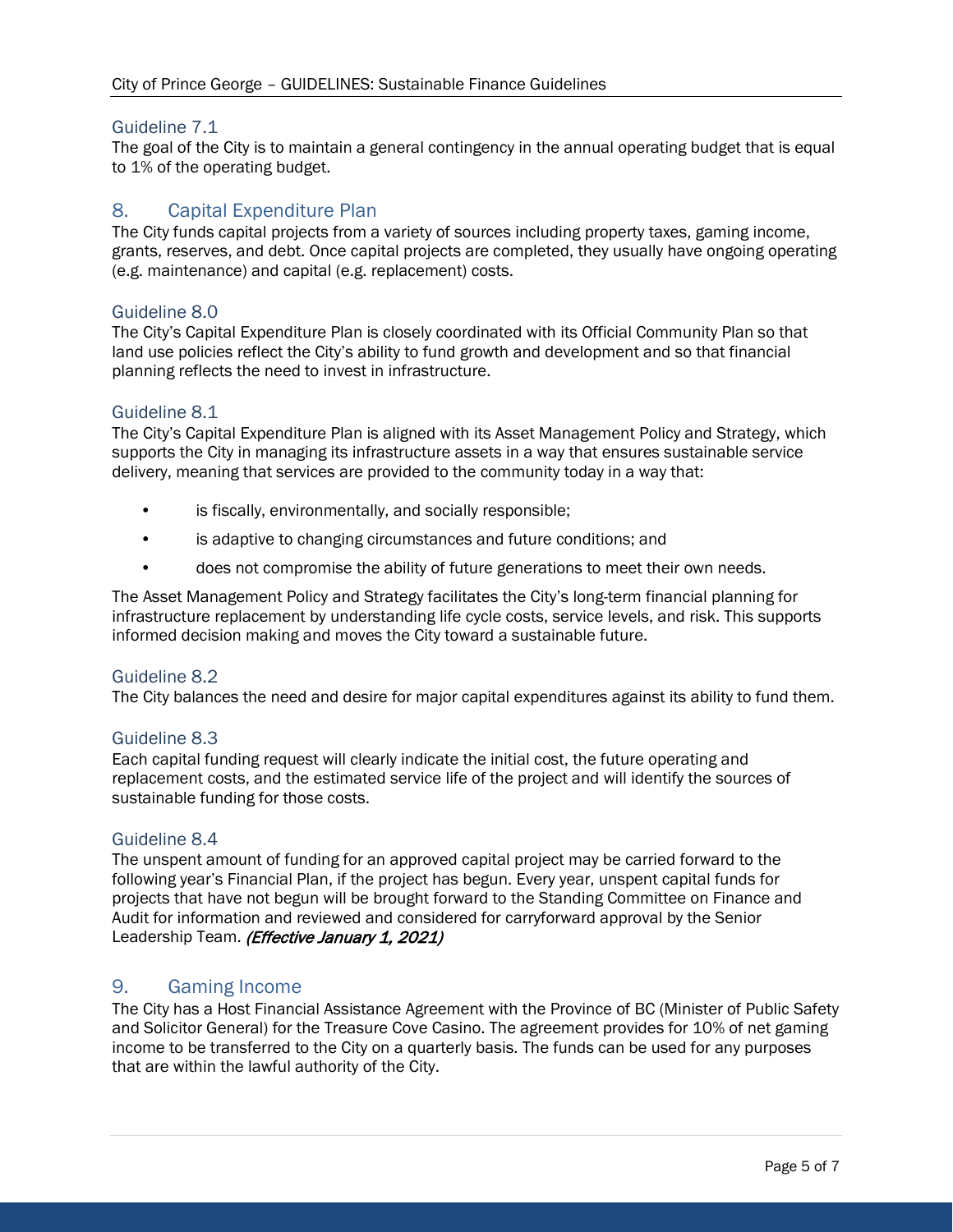## Guideline 9.0

Gaming income will be used to fund general capital projects and non-recurring general operational projects or programs approved by Council in the 5 year financial plan.

## 10. Reserves (*Community Charter* Sections 188 and 189)

The City establishes and maintains reserves to:

- a. Provide sources of funds for future capital expenditures.
- b. Provide sources of funds for areas of expenditures that may fluctuate significantly from year to year (e.g. mobile equipment, computer equipment).
- c. Protect the City from uncontrollable or unexpected increases in expenditures (e.g. snow control) or decreases in revenues or a combination of both.

#### Guideline 10.0

Money in a reserve, including the interest earned, will only be used for the purpose for which the reserve was established. Proposals to appropriate funds from reserves will include repayment plans.

#### Guideline 10.1

Annually, Administration will present information to the Finance and Audit Committee concerning reserve balances and recommended transfers. Reserves that are repealed will have their balance (if any) transferred to either the Endowment or the Capital Expenditure Reserve.

#### Guideline 10.2

The Snow Control Reserve will have a goal of maintaining a reserve equal to 25% of the annual net snow control expenses, as well as the capital needs of the snow control function.

## 11. FortisBC (formerly Terasen Gas) Lease-In Lease-Out Agreement

The City has entered into an agreement with Fortis BC that has resulted in the creation of the FortisBC Reserve Fund. Under the terms of the agreement, the City has entered into 35 year capital and 17 year operating leases, both commencing on November 1, 2004. At the end of the operating lease term (October 31, 2021), FortisBC has the option of terminating the agreement with the City and making a lump-sum payment estimated to be \$25 million or negotiating a new 18 year operating lease and continuing to make semi-annual lease payments.

#### Guideline 11.0

Maximization of long-term benefits to City residents will be Council's guiding principle in making decisions concerning the use of the FortisBC LILO Agreement's revenues.

## 12. Internal Debt

The City operates the Endowment Reserve as a "revolving fund". Appropriations from this reserve are referred to as "internal debt" and the monies borrowed are repaid with interest from the General Operating Fund.